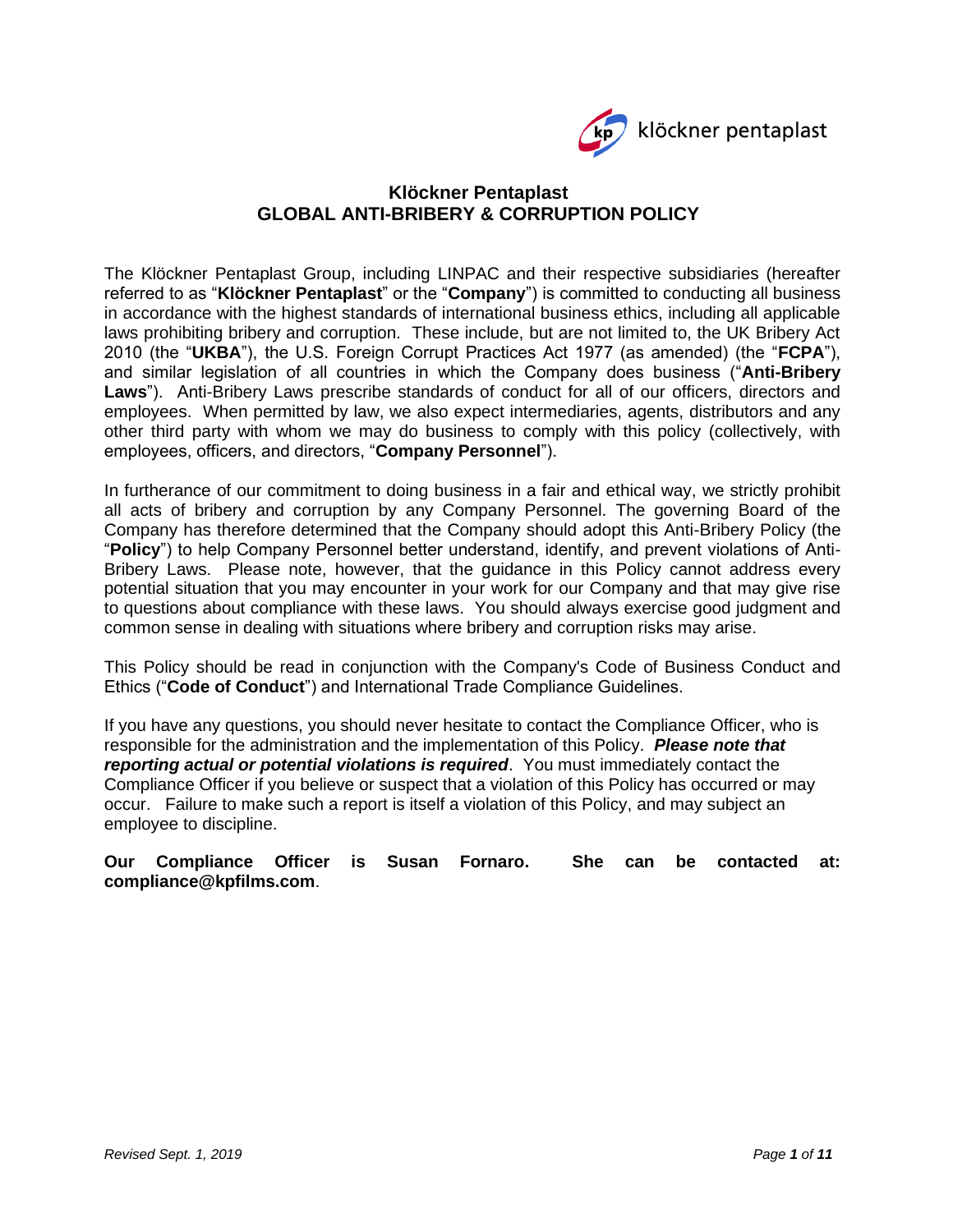# **Policy Contents**

# <span id="page-1-0"></span>*1. To Whom Does This Policy Apply?*

All officers, directors, employees, third parties, agents, distributors, resellers, and anyone else acting on behalf of the Company, anywhere in the world, must comply with this Policy.

Collectively, these persons are referred to as "Company Personnel" throughout this Policy.

## <span id="page-1-1"></span>*2. What is Prohibited?*

In brief, our Company strictly prohibits all Company Personnel, wherever located, from:

- (a) offering or giving **anything of value**, **directly or indirectly**, to any person, including a **foreign governmental official** or a private individual, in order to **obtain or retain business**, or obtain **any improper advantage**; and
- (b) accepting or agreeing to accept anything of value where this would, or might be seen to be, improper or likely to influence the performance of any activity.

## *Each of these key terms is discussed further below.*

- "**Anything of Value**" is broadly-defined and means anything that has value to the intended recipient. For convenience, all things of value are collectively referred to as "*payments*" in this Policy. It can include things such as:
	- Cash or cash equivalents (*e.g.*, gift cards);
	- Non-cash items (*e.g.*, gifts, entertainment, dinners, sports tickets, club memberships, flights, jewelry, wine, liquor, cigarettes, etc.), if intended to secure an improper advantage;
	- Offers of employment or internships;
	- Discounts:
	- Forgiveness of debt;
	- Favors or preferential treatment;
	- Provision of free services:
	- Political or charitable donations or contributions; and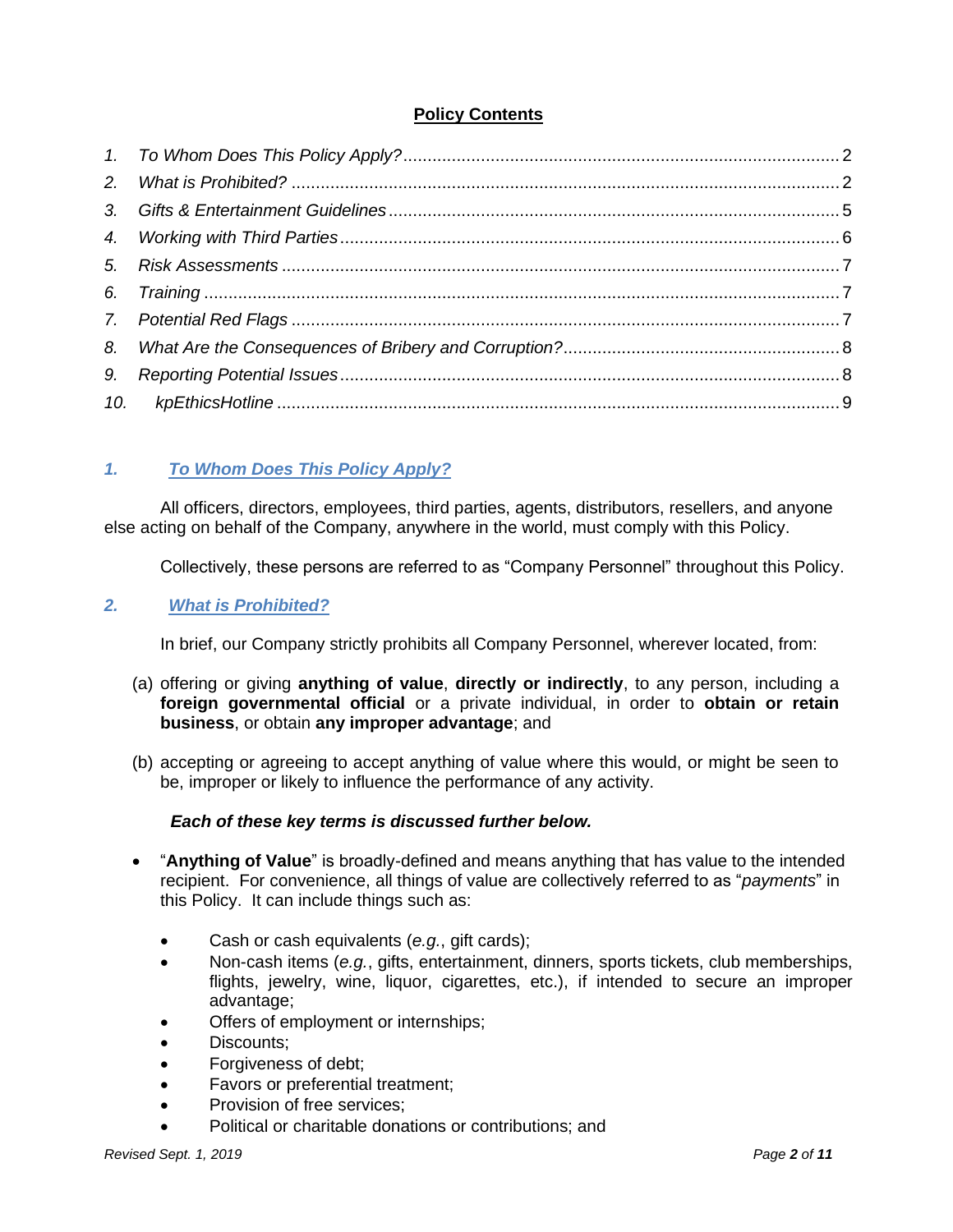• Any other financial or other advantage.

### *There is no de minimis exception for improper payments.*

Anti-Bribery Laws are generally not intended to prevent Company Personnel from engaging in legitimate and reasonable business development activities, such as engaging in modest customer hospitality and entertainment. However, even small payments are prohibited under Anti-Bribery Laws if they are offered or given with an improper purpose. Moreover, the mere promise or offer of an improper payment can violate applicable Anti-Bribery Laws, even if the payment is never made, and even if the intended recipient of a payment takes no action in response to a promise, offer, or payment. Company Personnel must ensure all that gifts and business-related expenditures are made and received in accordance with the limits and guidance set out in this Policy.

• **"directly or indirectly"** covers both actions that you may perform, as well as actions that you may cause to occur through a third party. Our Policy prohibits improper payments that are made **directly** to a counterparty as well as improper payments made **indirectly** (*e.g.*, through a third party, such as an agent or intermediary).

For example, giving a payment to a distributor when the circumstances indicate that such payment will be given to another party for an improper purpose, such as when you have reason to suspect that the payment will be given to a private customer to win a contract, would violate this Policy and Anti-Bribery Laws.

Even if receipt of a payment cannot be traced to a specific foreign governmental official or private sector individual, the mere belief by Company Personnel that an improper payment will be provided to a foreign governmental official can be sufficient to cause a violation of relevant antibribery laws, and therefore is prohibited by this Policy.

Our Company also strictly prohibits Company Personnel from **receiving, requesting, soliciting, or accepting** any improper payments. If any counterparty offers you an improper payment, you **must** report such incident promptly to the Compliance Officer.

Improper payments may include, but are not limited to:

• **Kickbacks -** Where a percentage from a contract or other financial award is improperly returned to the person awarding that contract or benefit.

*For example*: Winning a new contract by promising to pay the customer's representative a cash payment.

• **Inflated commissions -** Where higher than normal commissions are paid as a reward for improper behavior.

**For example**: Paying an agent extra commission knowing that it will be used to bribe a distributor.

• **Political or charitable donations -** Can be used as bribes or to conceal payments that are made with improper purposes.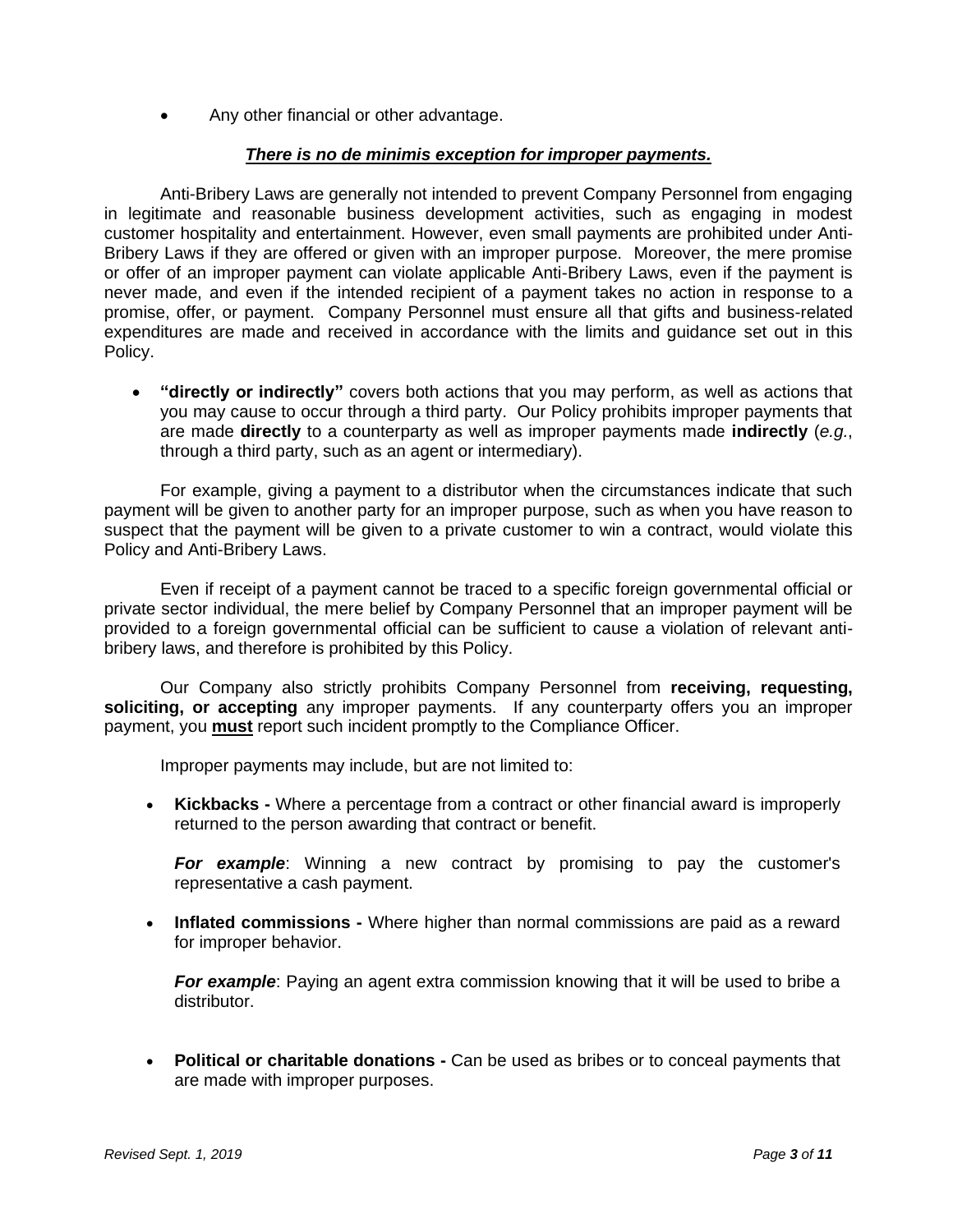**For example**: Making a donation to a political party to support legislation that is favorable to the Company.

• **Excessive or inappropriate entertainment -** This can be used to influence business contacts to make decisions in the Company's favor that they otherwise might not have made.

*For example*: Giving a company director and his family an expensive holiday before he makes a decision to assign a contract where the Company has submitted a tender.

*For example*: Accepting a cruise from a Company supplier before making a decision to renew the supplier's contract.

• **Expensive gifts -** These can be given to influence the recipient.

**For example**: Giving an expensive iPad to a distributor so that the distributor will stock the Company's products.

**For example**: Receiving an iPad in exchange for selecting a particular supplier for a resin for the Company's products.

• **Facilitation payments or "grease" payments -** These are small non-discretionary payments to government / public officials to speed up routine administrative processes.

*For example*: Paying a governmental official \$20 to speed up the permitting process for the Company.

### **Our Policy and many domestic laws strictly prohibit all facilitation or grease payments.**

**If you have any doubt as to whether an action might create risk of bribery or corruption, you must immediately contact the Compliance Officer.**

- "**Foreign governmental official**" is defined broadly, and includes:
	- o Employees of wholly- or partially- state-owned enterprises (*e.g.*, manufacturing joint ventures, state-owned companies, state-owned banks, pension funds);
	- $\circ$  Employees of non-U.S. governments as well as persons who are appointed or elected to government office, *at any level*;
	- o Any person acting in an official capacity for a government, government agency, or state-owned enterprise (*e.g.*, someone who has been given authority by a governmental entity to carry out official responsibilities);
	- o Any candidate for political office, or any official or employee of a political party, or a political party itself;
	- $\circ$  Any person holding a legislative, administrative or judicial position of any kind (whether appointed or elected) of any country or territory (*e.g.*, a judge); and
	- o Any officer or employee of a public international organization (*e.g.*, the United Nations, the World Bank, or the International Monetary Fund).

*It may not be obvious whether a person with whom you are dealing is a foreign governmental official.* For example, executive assistants at a packaging company's partially state-owned joint venture could qualify as foreign governmental officials, as could professors at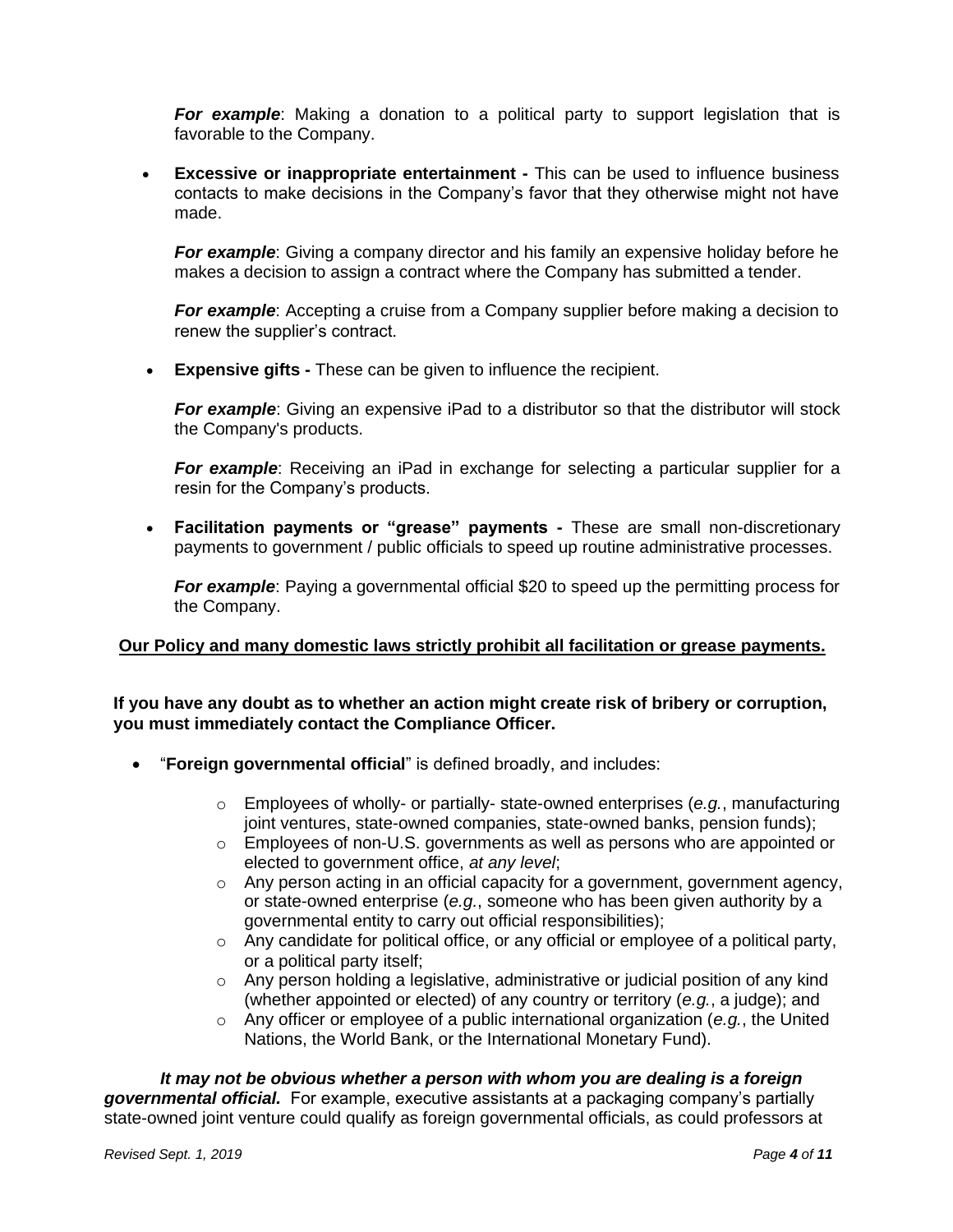public universities, and members of a royal family.

If you have any questions about whether an individual is a foreign governmental official under this Policy, you should promptly contact the Compliance Officer.

• "**To Obtain or Retain Business**" covers nearly all interactions that the Company may have with persons and entities outside of the Company itself.

Essentially, any action taken by our Company with the goal of staying in or otherwise conducting business can be considered to be for the purpose of "obtaining or retaining business," including:

- o Paying taxes or utility bills;
- o Obtaining or renewing leases for facilities or office space; and
- $\circ$  Obtaining or renewing authorizations necessary for our business operations.
- To **"secure an improper advantage**" means obtaining an advantage for our Company that may not be offered to its competitors, or some other advantage that is only available to us if we make an illegal or improper payment.

It can also include situations where there is no direct advantage for the Company, but the relevant person is being induced or rewarded for acting improperly in the performance of his or her functions.

Generally, it includes any commercial or financial benefit or advantage, such as:

- $\circ$  Any confidential or proprietary information that would not otherwise be available to us;
- $\circ$  A decision to provide the Company with more preferential terms in an agreement;
- o A favorable decision relating to setting up a new factory or joint venture;
- $\circ$  A decision by a governmental official not to impose a fine or tax, or to minimize such a fine or tax; and
- o A payment to prevent enforcement of an applicable law or regulation.

#### <span id="page-4-0"></span>*3. Gifts & Entertainment Guidelines*

As a matter of respect for the rich and diverse business customs practiced in the international markets in which we do business, we recognize that appropriate business conduct in different jurisdictions might differ somewhat based on local ethical business practices. Nonetheless, the actions of all Company Personnel must always be consistent with this Policy and all other relevant Company policies and procedures. **If you are unsure of applicable laws and/or provisions of this Policy or other Company policies and procedures with respect to providing business courtesies in any circumstance, you should promptly contact the Compliance Officer.** 

Under Anti-Bribery Laws, large or extravagant gifts or entertainment, as well as a widespread pattern of smaller gifts and entertainment, may be considered bribery. Therefore, it is our policy that **no gifts or entertainment may be provided to any foreign governmental official without prior written approval from the Compliance Officer**.

Further, all gifts or entertainment provided to any party or accepted by Company Personnel must be reasonable in value and appropriate under the circumstances.

Depending on your individual responsibilities, additional regulatory requirements may be applicable to gifts and entertainment that you may give or receive.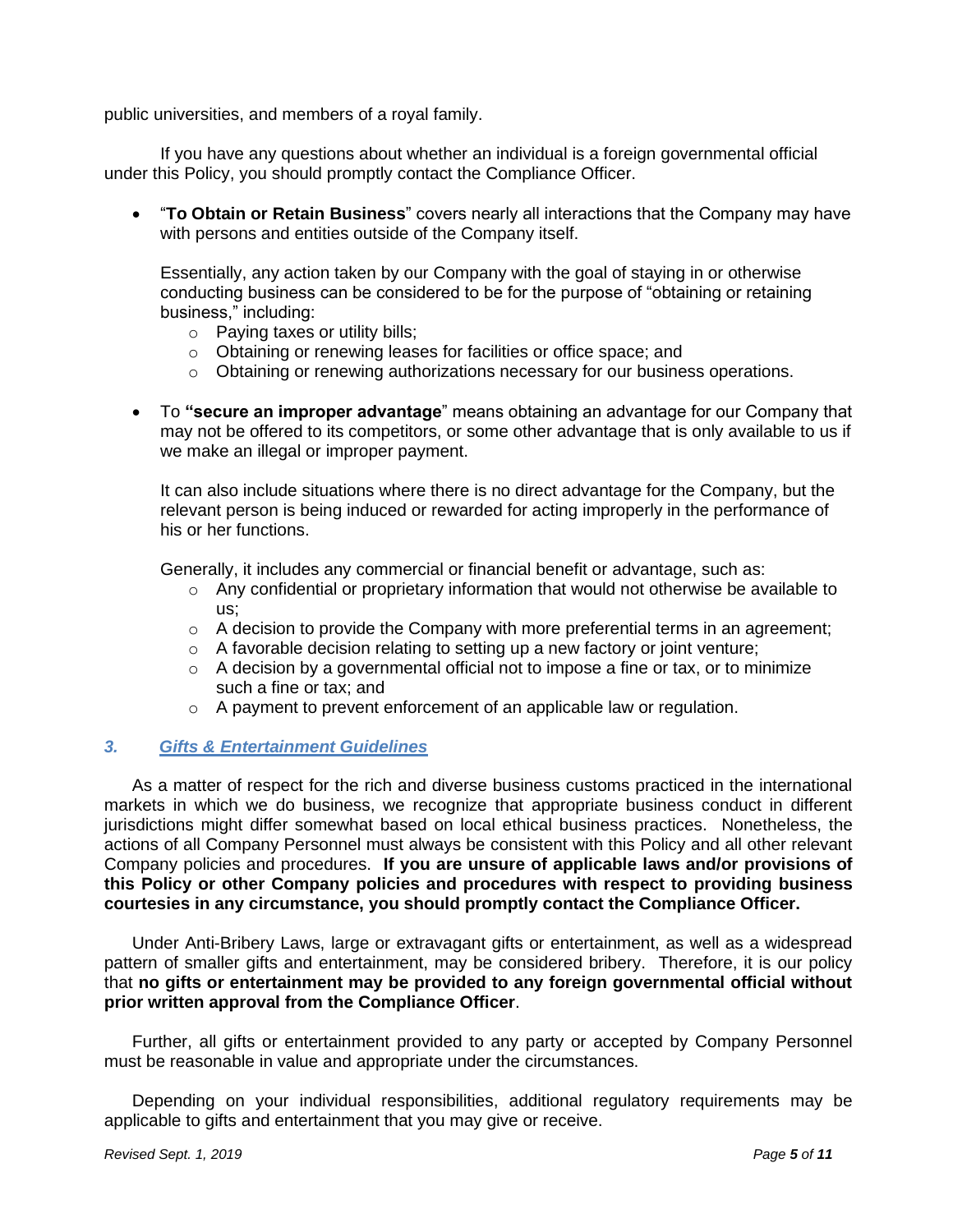In order to ensure compliance with anti-bribery laws and high ethical standards of business conduct, we have adopted certain requirements for gifts and entertainment, including limits on gifts and entertainment expenditures, which are set forth below.

- Gifts or entertainment may not violate any Anti-Bribery Laws, or any policies of the intended recipient.
- Gifts or entertainment must serve a valid business purpose, and must not be given in exchange for new business, a contract renewal, or any other benefits, advantages or favorable decisions.
- Gifts should not be lavish.
- Gifts or entertainment should be presented or accepted openly and transparently, with no attempt to conceal the identity of the giver or recipient.
- Whenever possible, gifts should contain the Company's corporate logo.
- No gifts may be made of cash or cash equivalents (*e.g.*, gift cards).
- If the value of the expenditure or gift is valued at more than €**200,** or the equivalent amount in other international currencies from any person or firm that does or seeks to do business with the Company for a commercial relationship, prior written approval must be obtained from the Compliance Officer.
- In some locations, it is acceptable and common to provide public officials token gifts. This practice should be confirmed first with the Compliance Officer.

You should also consult the Gifts & Hospitality Guidelines and the Code of Conduct, which are available on the Company intranet.

**Any exceptions to these standards must receive prior written approval from the Compliance Officer. You must inform the Compliance Officer before you take any action that would contravene these standards. The Compliance Officer will review your request and respond to you in writing within 1–2 business days.**

# <span id="page-5-0"></span>*4. Working with Third Parties*

In many instances, bribes made by third parties can cause our Company to violate antibribery laws. In fact, more than 85% of anti-bribery enforcement actions involve improper payments made by or through third parties! In addition, in some countries, we can be held legally responsible and criminally liable for failing to prevent such acts.

In order to minimize risk that may arise from doing business with third party distributors, resellers, agents and consultants, we must ensure that appropriate, risk-based due diligence is conducted on third parties so that we can detect, prevent, and deter improper conduct.

## **Our due diligence process requires consideration of:**

- The location of services to be performed and the perceived "level of Corruption risk" in the country in which the third party operates on behalf of the Company;
- The nature of service(s) to be provided by the third party;
- The frequency and the nature of interactions with foreign governmental officials (on the Company's behalf); and
- The fee or payment structure.

As may be warranted by the circumstances, and before conducting business or entering into a business relationship with any new third party, such as with distributors, agents or resellers,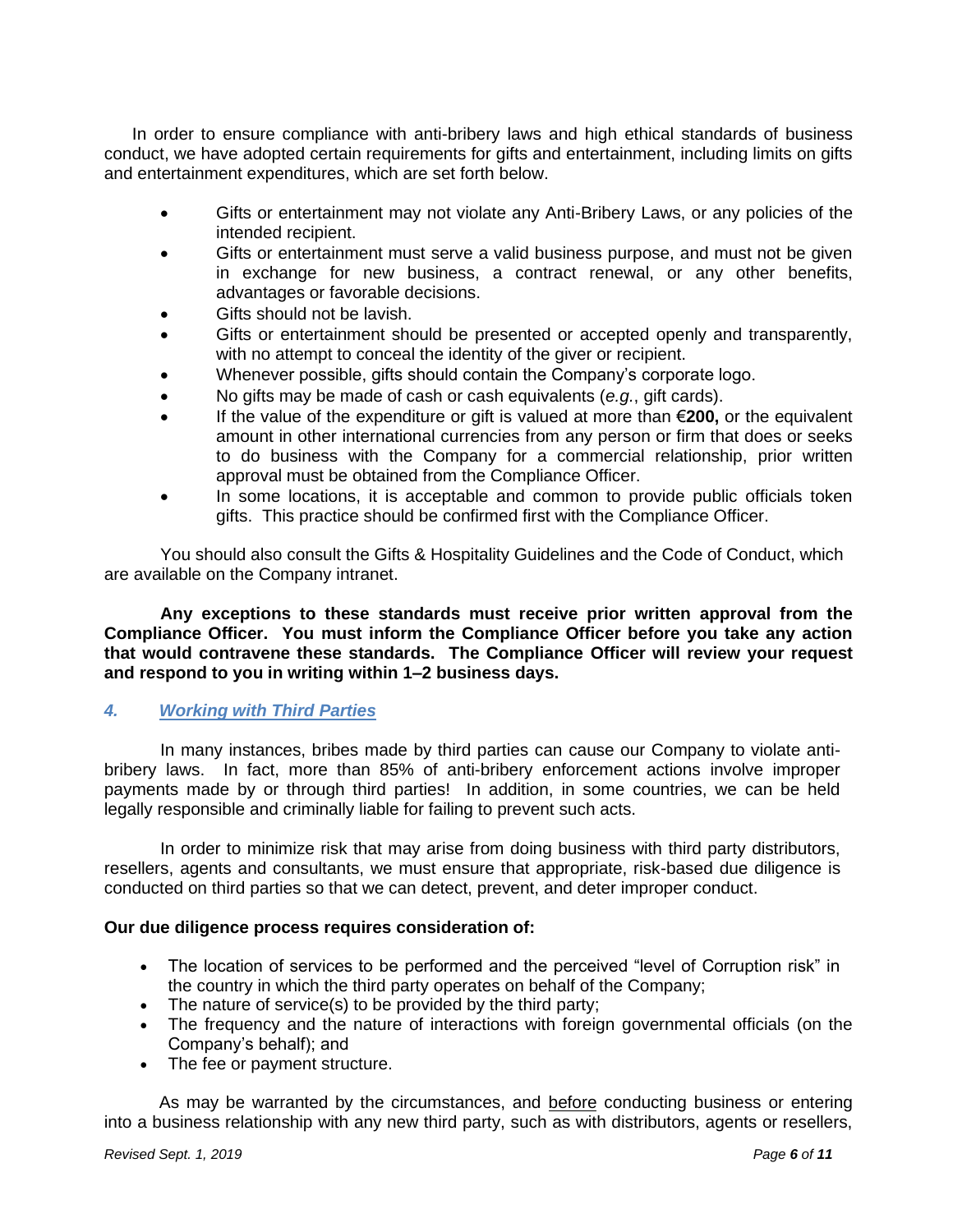Company Personnel shall conduct an appropriate due diligence review of the potential new party, which may include completion of a Third Party Due Diligence Questionnaire (a "Questionnaire"). Company Personnel may not trade or otherwise commence dealings with any such new third party until the due diligence review has been completed and sign-off has been received from the Internal Audit/Compliance or Legal Department.

A Questionnaire may also be required for existing third parties if:

- A Questionnaire has not yet been completed for the existing third party,
- A Questionnaire had previously been completed but material changes have occurred since the Questionnaire was completed (*e.g.*, if the prior Questionnaire related to a different project or involved the provision of different goods/services or if the third party has undergone a change of ownership or control),
- The third party has not completed a Questionnaire in the prior two (2) years.

The Legal Department or its designees will be responsible for administering the Questionnaire completion process, and maintaining appropriate records of due diligence.

### **Any questions regarding the Third Party Due Diligence Questionnaire or the overall due diligence process should be addressed to the Compliance Officer.**

### <span id="page-6-0"></span>*5. Risk Assessments*

The Company regularly assesses the bribery and corruption risks that arise in connection with the Company's business. The Company shall review its compliance with applicable Anti-Bribery Laws annually, including by identifying any particular bribery-related risks of the jurisdictions where the Company does business and the Company's counterparties, and implementing appropriate steps to mitigate such risks.

The Compliance Officer shall be responsible for undertaking such assessments and will make any necessary recommendations to the Klöckner Pentaplast Board.

### <span id="page-6-1"></span>*6. Training*

The Company will provide periodic training to Company Personnel regarding anti-bribery requirements and how to ensure compliance with Anti-Bribery Laws and this Policy. All Company Personnel must participate in such training when required, and attendance records shall be retained by the Company for at least five years.

### <span id="page-6-2"></span>*7. Potential Red Flags*

The following is a non-exhaustive list of risk factors (**red flags**) which could indicate risks for corruption and bribery. **Please note that these are not exhaustive, and any potential signs that something may be amiss should be reported promptly to the Compliance Officer.**

- The country where business will take place is known to be high-risk for corruption and bribery.
- Requests for payments to be made in cash, upfront, or to a bank in a location or country in which the counterparty is not located.
- Excessive payments for services rendered.
- Lack of detail in invoices; for example, large non-itemized invoices or fees.
- Lack of supporting documentation for invoices or expense reimbursements.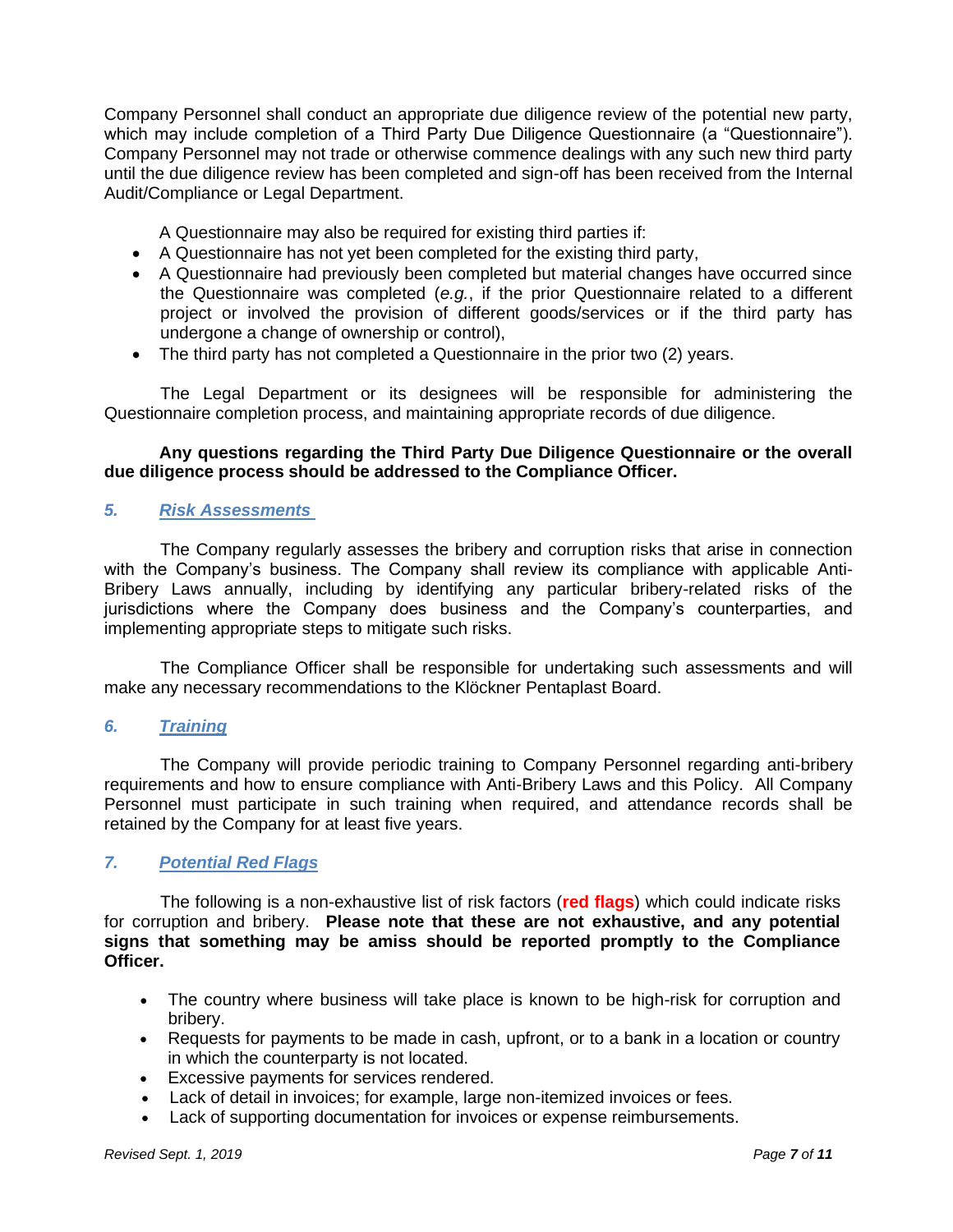- Previous investigations, prosecutions or sanctions for any corruption-related offense.
- Lack of cooperation in providing requested information and documents.
- Lack of transparency in any prior written or oral agreements with the counterparty.
- Absence of publicly available information substantiating the existence of the counterparty (*e.g.*, corporate records),
- Personal relationships between a counterparty and foreign governmental officials who will be involved with, or can influence the process for which the third party has been engaged.

### <span id="page-7-0"></span>*8. What Are the Consequences of Bribery and Corruption?*

Bribery and corruption will not only hurt our Company—it may also have serious consequences for you. Bribery and corruption are frequently criminal offences and may result in heavy financial penalties for individuals and the Company, as well as imprisonment.

In addition, bribery and corruption can also cause serious damage to the Company's brand and reputation. Substantial fines, debarment from competing for public contracts or participating in tenders in one or more jurisdictions, and negative news are only a few of the potential consequences.

Many of our customers are similarly concerned about preventing bribery and corruption, and seek to ensure that their own counterparties do not do business in an unethical manner. If we do not comply with applicable anti-bribery laws, we may lose our customers' confidence and business.

#### <span id="page-7-1"></span>*9. Reporting Potential Issues*

- If you think that a violation of this Policy has occurred or may occur, you **must** immediately report the circumstances to the Compliance Officer. **Failure to make such a report is itself a violation of this Policy, and may subject an employee to discipline.**
- In the event the violation of this Policy involves a member of the Senior Management, the Audit Committee should be contacted using the contact information specified in the Code of Conduct and listed at the end of this Policy.
- *Anonymous reporting is permitted.* You may also submit a confidential report to the Ethics Hotline, details of which are listed at the end of this Policy. You do not need to provide any identifying information about yourself to make this report.

Regardless of how you choose to report a potential issue, your concerns will be taken seriously and investigated quickly. Where permitted by local law, your anonymity will be protected if you wish.

The Company will not tolerate retaliation of any kind against employees or other persons who submit complaints in good faith. Additionally, no employee will be adversely affected or disciplined by the Company because the employee refuses to carry out an order or directive that violates any applicable laws or this Policy.

Following the receipt of any complaint submitted in accordance with this procedure, the Compliance Officer, Senior Management or the Audit Committee will investigate each matter and, if appropriate, take corrective and disciplinary action, which may include, alone or in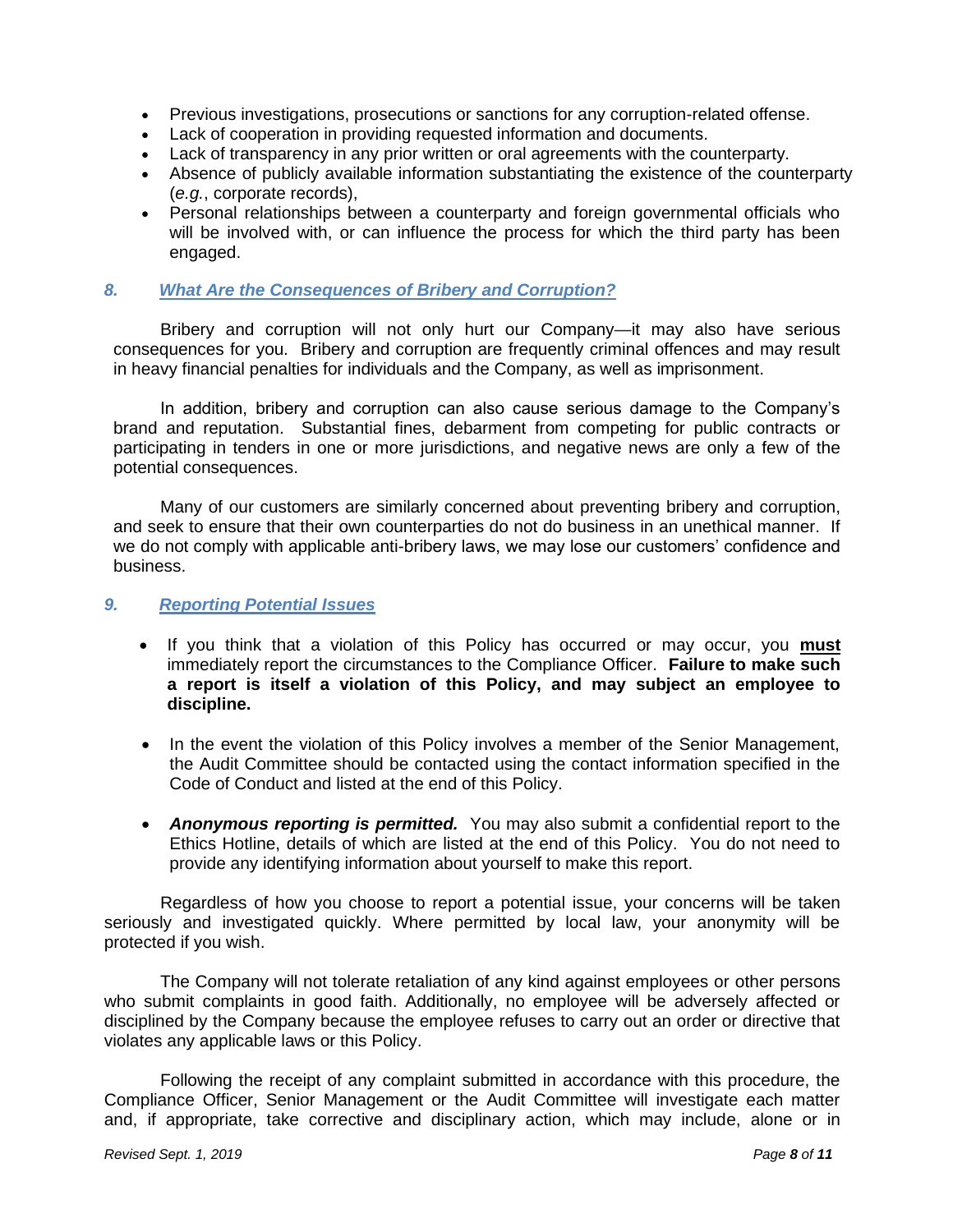combination, a warning or letter of reprimand, reassignment, demotion, loss of merit increase or termination of employment/contract.

After evaluation of relevant evidence, the person(s) mentioned in the report will, where possible, be immediately notified and given an opportunity to respond; including to oppose the processing of their personal data on legitimate grounds, to access that data and to correct any inaccurate information. Notification to such person(s) may however be delayed in exceptional circumstances, in particular if it is necessary to ensure an effective internal investigation and the protection of evidence.

### <span id="page-8-0"></span>*10. kpEthicsHotline*

#### **Web Address**: [http://kp.ethicspoint.com](http://kp.ethicspoint.com/) *EthicsHotline* **Toll-Free Number**

From an outside line dial the AT&T Direct Dial Access® for your location from the table below. At the prompt dial 1-877-281-5511. It may take 1-3 minutes to arrange for an interpreter. During this time please do not hang up.

*For example: from a local line in Germany, dial 0-800-225-5288. When prompted for a number, dial 1-877-281-5511. Follow all instructions as prompted. It will take 1-3 minutes to locate an interpreter, so please do not hang up when placed on hold.* 

| <b>Country</b>                                         | <b>AT&amp;T Direct®</b><br><b>Access Code</b> | <b>Country</b><br><b>Code</b> | <b>Footnotes</b> |
|--------------------------------------------------------|-----------------------------------------------|-------------------------------|------------------|
| <b>Argentina (ALA - Spanish)</b>                       | 0-800-288-5288                                | 54                            | "02"             |
| <b>Argentina (Telecom)</b>                             | 0-800-555-4288                                | 54                            |                  |
| <b>Argentina (Telefonica)</b>                          | 0-800-222-1288                                | 54                            |                  |
| <b>Australia (Optus)</b>                               | 1-800-551-155                                 | 61                            | "27"             |
| <b>Australia (Telstra)</b>                             | 1-800-881-011                                 | 61                            | "27"             |
| <b>Belarus</b>                                         | 8^800-101                                     | 375                           | "01, 05"         |
| <b>Brazil</b>                                          | 0-800-890-0288                                | 55                            | "04"             |
| <b>Brazil (cell)</b>                                   | 0-800-888-8288                                | 55                            | "27"             |
| <b>Canada</b>                                          | 1-800-225-5288                                | 1                             |                  |
| <b>China - North, Beijing CNCG</b>                     | 108-888                                       | 86                            | "B, D"           |
| China, PRC - South, Shanghai (China<br><b>Telecom)</b> | 10-811                                        | 86                            | "D"              |
| <b>Czech Republic</b>                                  | 00-800-222-<br>55288                          | 420                           | "D, 04"          |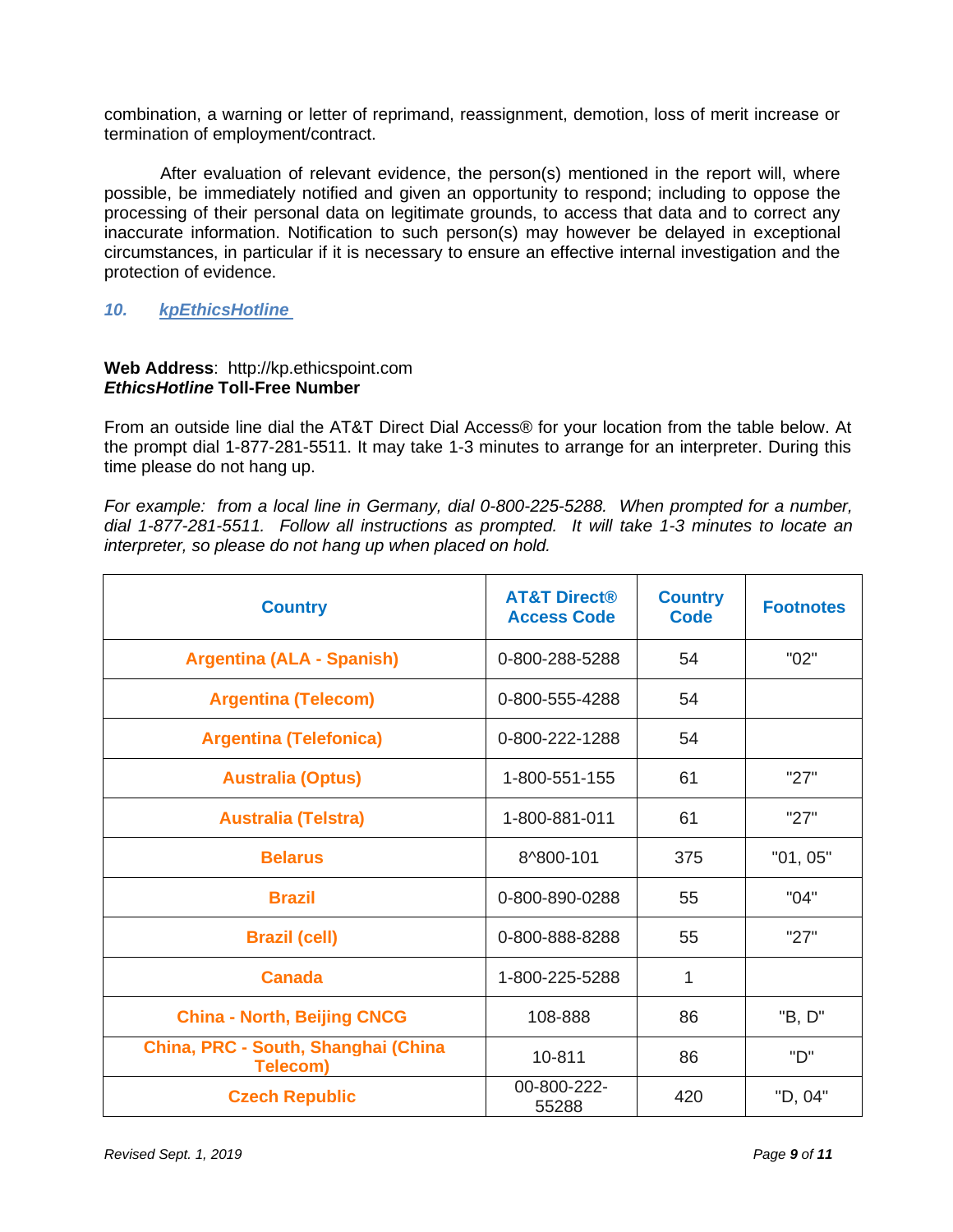| <b>Denmark</b>                           | 800-100-10                                      | 45             | "27"        |
|------------------------------------------|-------------------------------------------------|----------------|-------------|
| <b>Egypt (Cairo)</b>                     | 2510-0200                                       | 20             | "A, 01"     |
| <b>Egypt (Outside Cairo)</b>             | 02-2510-0200                                    | 20             | "A, 01"     |
| <b>Egypt (cellular throughout Egypt)</b> | 02-2510-0200                                    | 20             | "27"        |
| <b>France (Hotels)</b>                   | 0-800-99-1011<br>0-800-99-1111<br>0-800-99-1211 | 33             | "11"        |
| <b>France (Hotels-Paris Only)</b>        | 0-800-99-0111                                   | 33             | "11"        |
| <b>France (Orange)</b>                   | 0-800-99-0011                                   | 33             | "27"        |
| <b>France (Telecom Development)</b>      | 0805-701-288                                    | 33             |             |
| <b>Germany</b>                           | 0-800-225-5288                                  | 49             | "27"        |
| <b>Hungary</b>                           | 06-800-011-11                                   | 36             | "A"         |
| <b>India</b>                             | 000-117                                         | 91             | "13"        |
| <b>Italy</b>                             | 800-172-444                                     | 39             | "A, 16, 27" |
| <b>Mexico</b>                            | 001-800-462-<br>4240                            | 52             | "20"        |
| <b>Mexico (New)</b>                      | 01-800 288-<br>2872                             | 52             | "E"         |
| <b>Mexico (Por Cobrar - Spanish)</b>     | 01-800-112-<br>2020                             | 52             | "E"         |
| <b>Mexico (Spanish)</b>                  | 001-800-658-<br>5454                            | 52             | "20"        |
| <b>Netherlands</b>                       | 0800-022-9111                                   | 31             | "A"         |
| <b>New Zealand</b>                       | 000-911                                         | 64             | "A"         |
| <b>Poland</b>                            | $0 - 0 - 800 - 111 -$<br>1111                   | 48             | "A, D"      |
| <b>Portugal</b>                          | 800-800-128                                     | 351            | "D, 27"     |
| <b>Romania (Romtelecom)</b>              | 0808-03-4288                                    | 40             | "A, 04, 31" |
| <b>Russia</b>                            | 8^10-800-110-<br>1011                           | $\overline{7}$ | "A, D"      |
| <b>Russia (Moscow)</b>                   | 363-2400                                        | $\overline{7}$ |             |
| <b>Russia (St. Petersburg)</b>           | 363-2400                                        | $\overline{7}$ | "A, D"      |
| <b>Russia (outside Moscow)</b>           | 8^495-363-2400                                  | $\overline{7}$ | "A, D, 22"  |